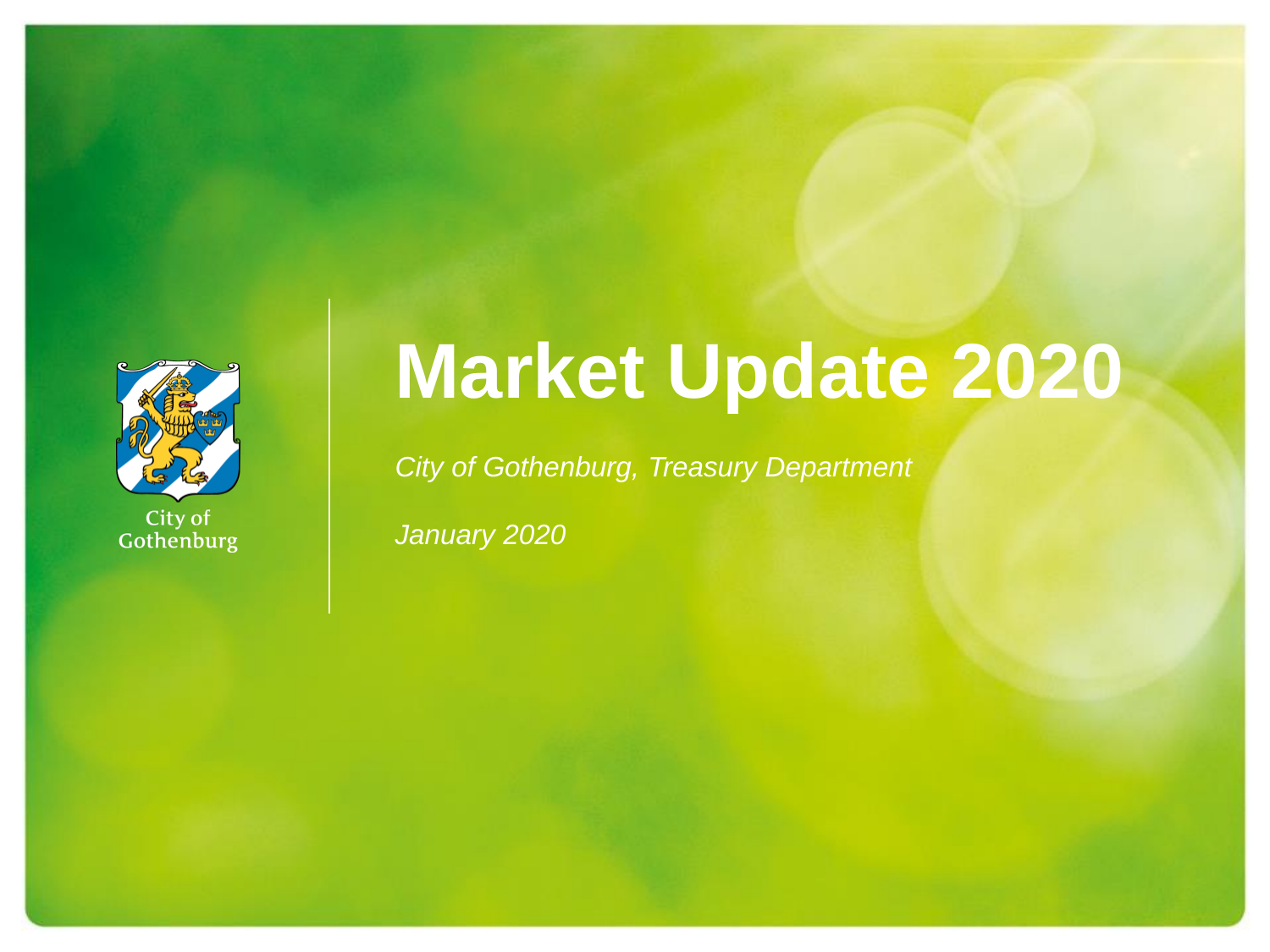

## **"Gothenburg, Sweden…greenest city on Earth"**

Please read more at;

<https://edition.cnn.com/travel/article/gothenburg-sweden-things-to-do/index.html>

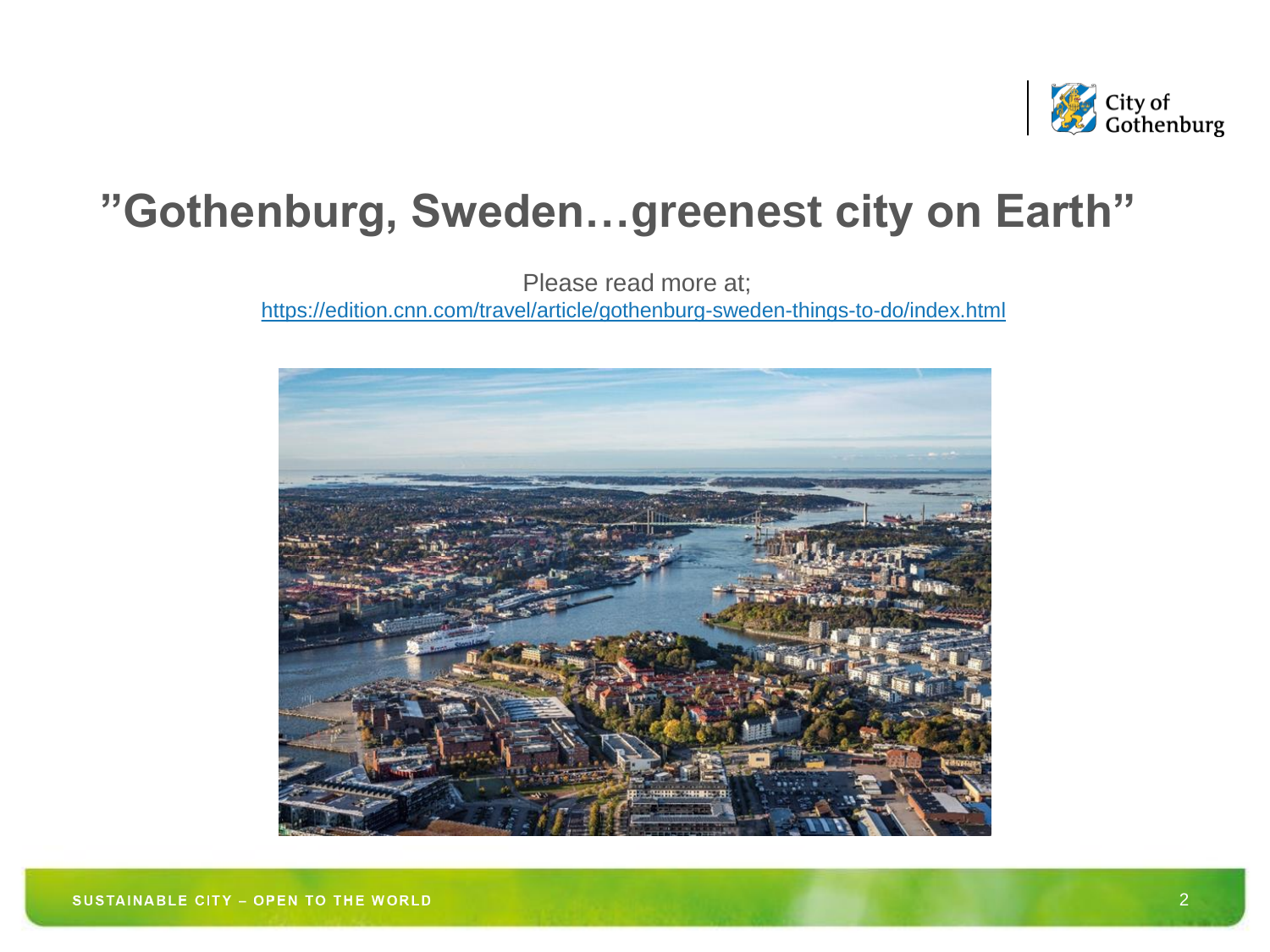



Gothenburg still world's most sustainable meeting destination

Gothenburg was the highest scoring city in the 2019 Global Destination Sustainability (GDS) Index, comparing the sustainability efforts of meeting destinations. Scoring 90 percent in total sustainability performance, Gothenburg retained its place at the top for the fourth consecutive year. The index determines how well cities meet a long list of sustainability criteria in four categories: social, supplier, convention bureau and environmental.





Current rankings;

- 1. Gothenburg
- 2. Copenhagen
- 3. Zurich
- 4. Glasgow
- 5. Aalborg
- 6. Reykjavik
- 7. Malmö
- 8. Sydney
- 9. Uppsala
- 10. Melbourne
- 11. Dublin
- 12. Stockholm
- 13. Aarhus
- 14. Lausanne-Montreux
- 15. Galway
- 16. Brussels
- 17. Ljubljana
- 18. Oslo
- 19. Helsinki
- 20. Kerry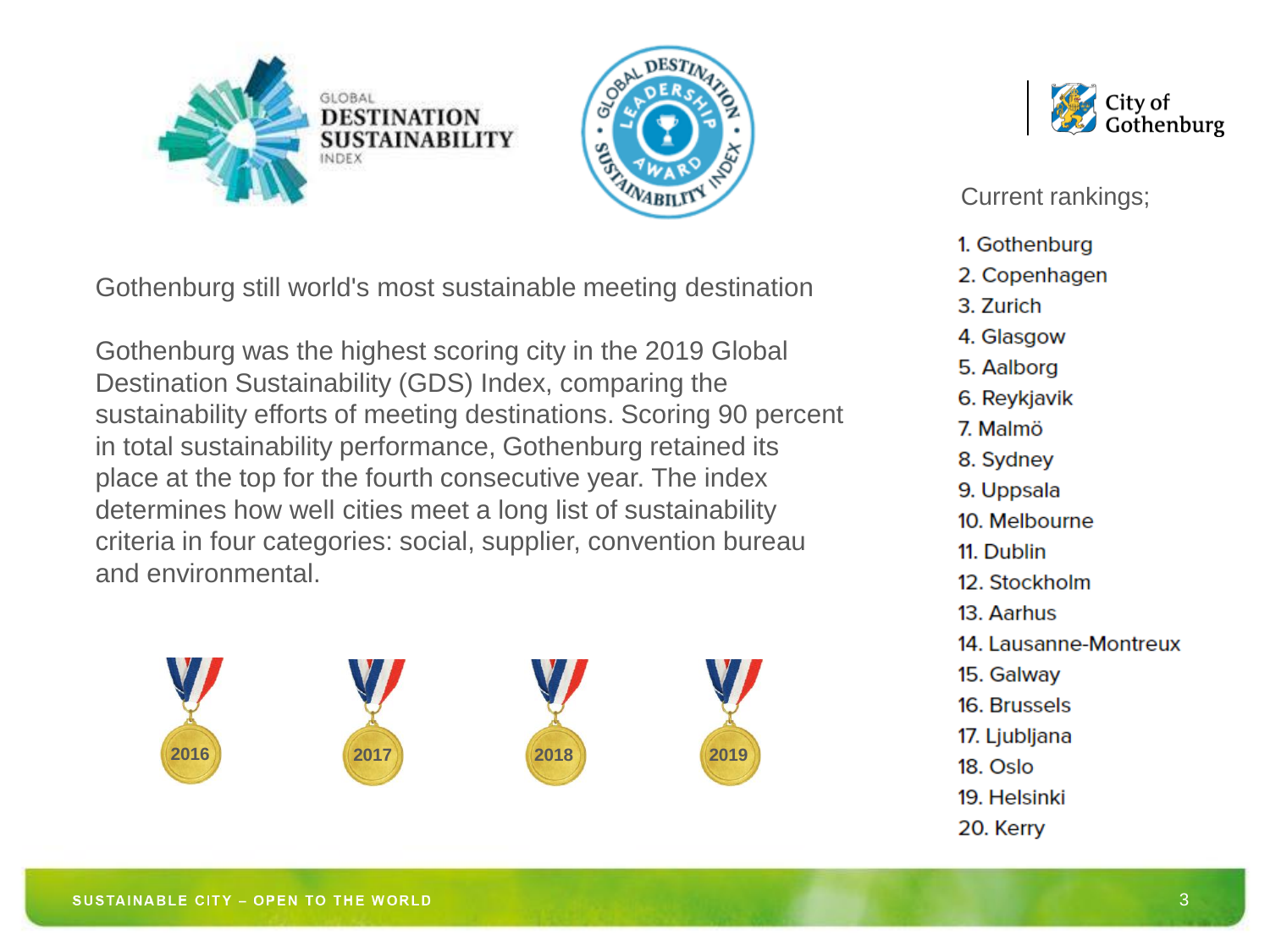

## **New green project 2019 : Electrical buses**

30 electrical buses owned by Göteborgs Spårvägar are now in use on the streets of Gothenburg.

The buses are charged with green electricity and has a battery capacity of 200 kWh. Modell name is 7900e and was built by Volvo Bussar.

The operator Västtrafik has the ambition that all public transports in the city shall be electrified before the year 2030.

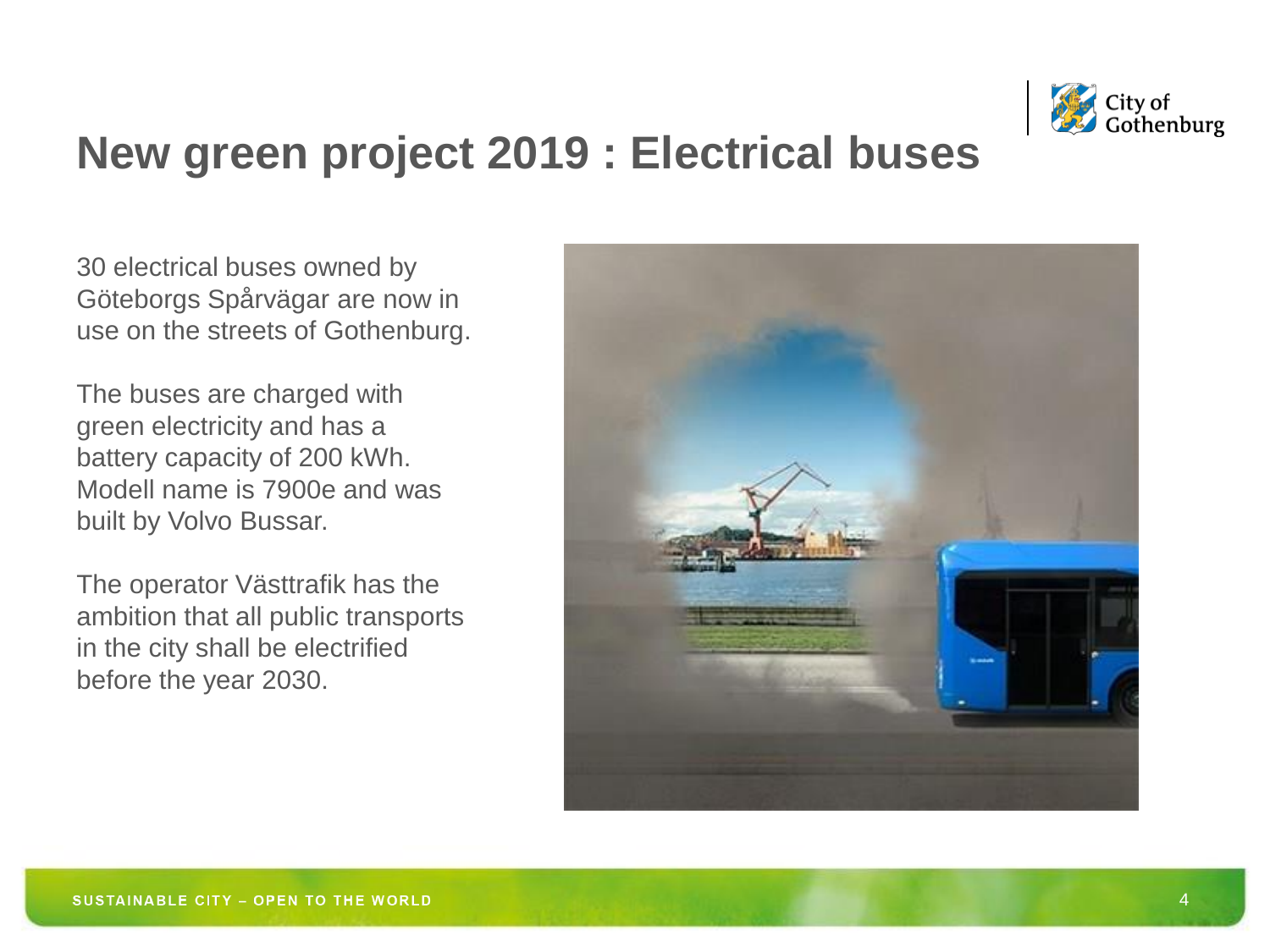

## **New green project 2019 : Hotel**

The amusement park Liseberg has decided to build Grand Curiosa Hotel, and the aim is to reach the building standard BREEAM-SE Excellent. Budgeted cost is 1.179 MSEK.

The project will contribute to Liseberg's goal of 100 percent climate-neutral operations, primarily in the form of energyefficient buildings with climateneutral energy sources, but also by systematically choosing building materials with low CO2 emissions from a life cycle perspective.

### **BREEAM®SE EXCELLENT**

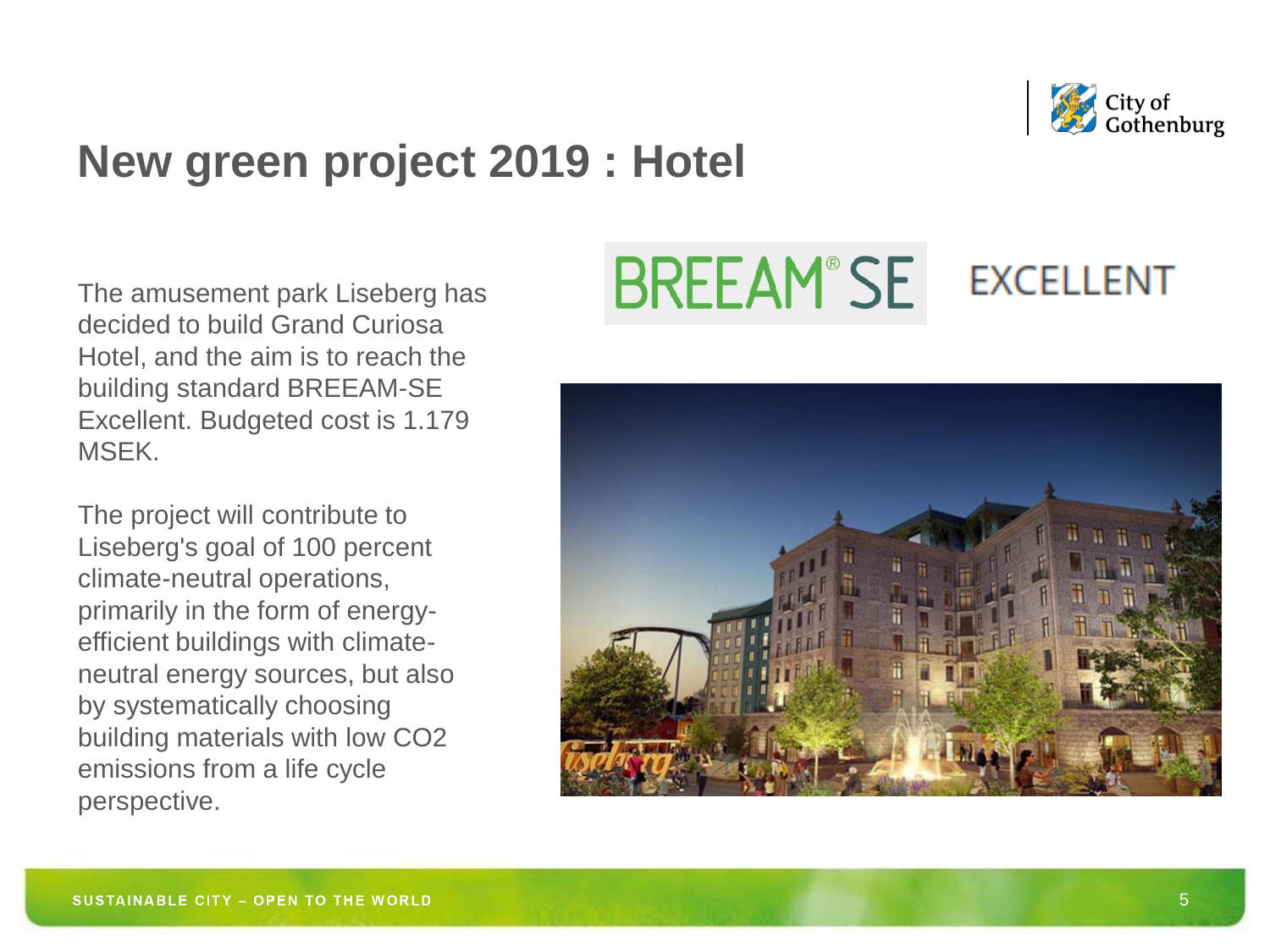



**Group debt (MSEK)**

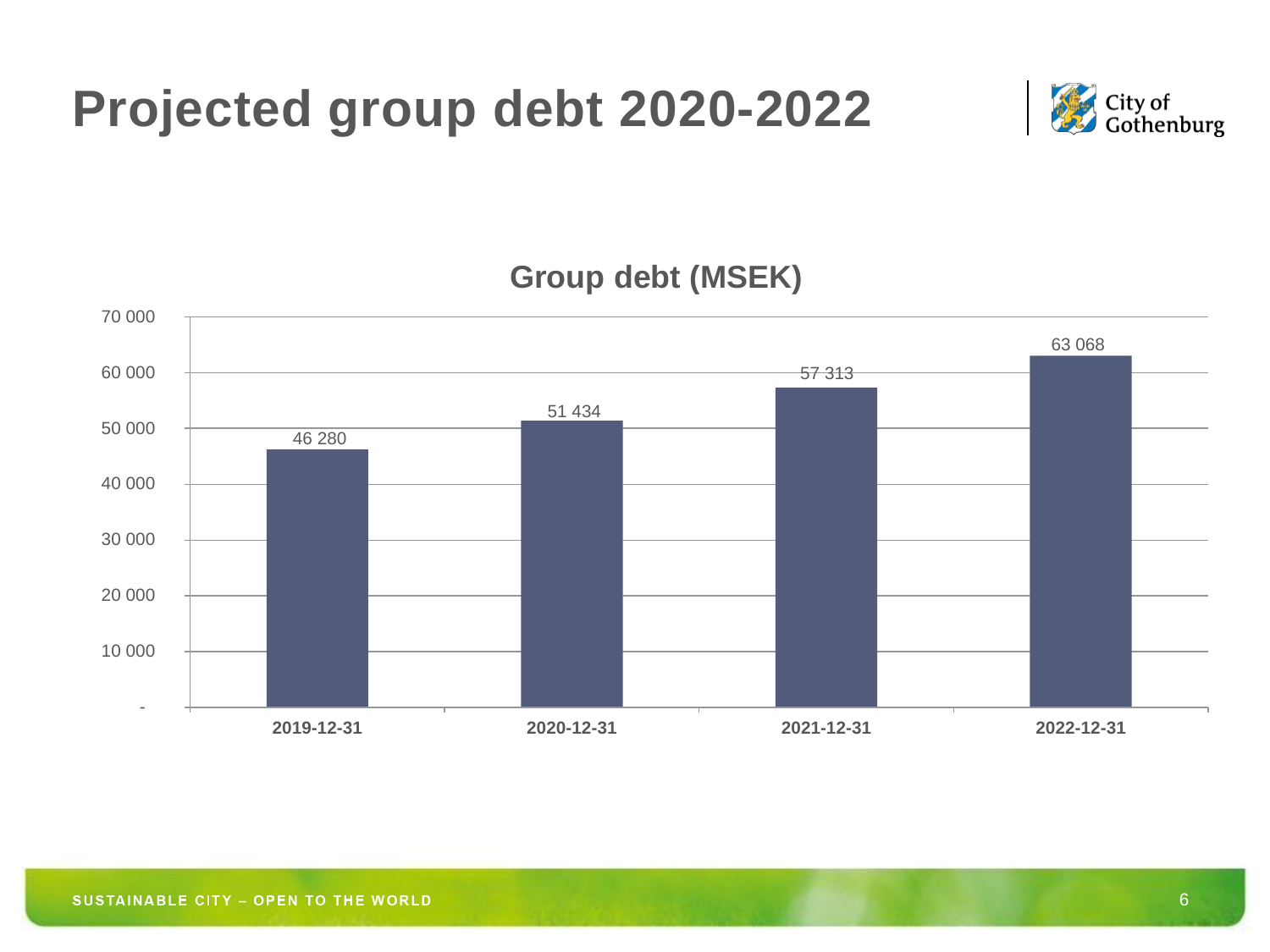## **Debt profile (MSEK) 2019-12-31**





| <b>Average capital maturity:</b>                     | 3,2y |
|------------------------------------------------------|------|
| Average interest maturity (incl. derivatives):       | 3,7y |
| Average interest maturity (excl. derivatives): 1,6 y |      |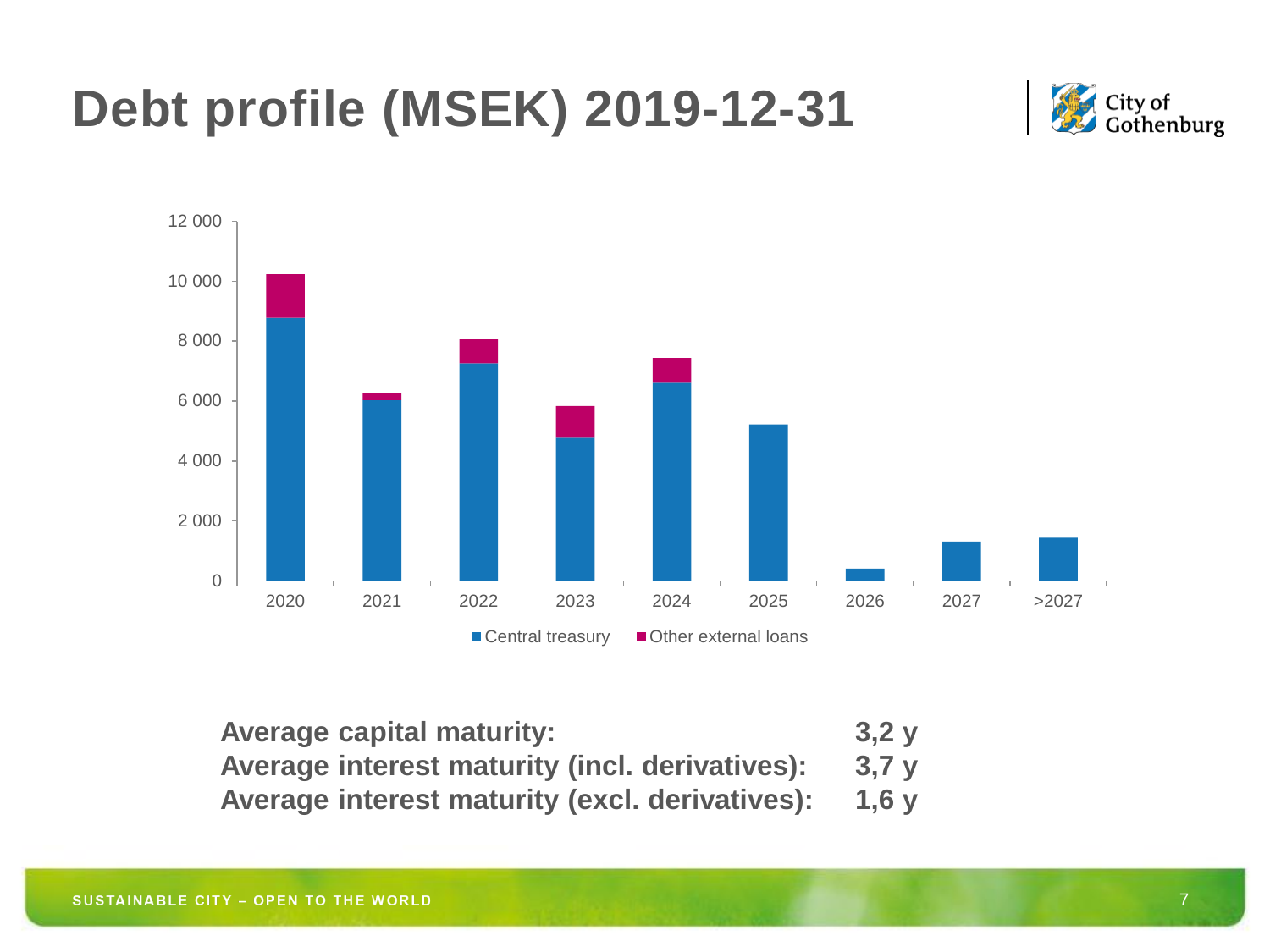## **Capital market programmes, funding at 2019-12-31**



#### **EMTN**

**- Limit: 6 000 MEUR**

**- Outstanding amount: 26 310 MSEK**

**2 250 MNOK**

### **EIB**

- **- Limit: 9 925 MSEK**
- **- Outstanding amount: 5 300 MSEK**

#### **NIB**

- **- Limit: 1 000 MSEK**
- **- Outstanding amount: 1 000 MSEK**

#### **Kommuninvest**

- **- Limit: N/A**
- **- Outstanding amount: 6 676 MSEK**

#### **CEB**

- **- Limit: 200 MEUR**
- **- Outstanding amount: 788 MSEK**

#### **CP**

- **- Limit: 6 000 MSEK**
- **- Outstanding amount: 1 600 MSEK**

#### **ECP**

- **- Limit: 500 MUSD**
- **- Outstanding amount: 240 MUSD**







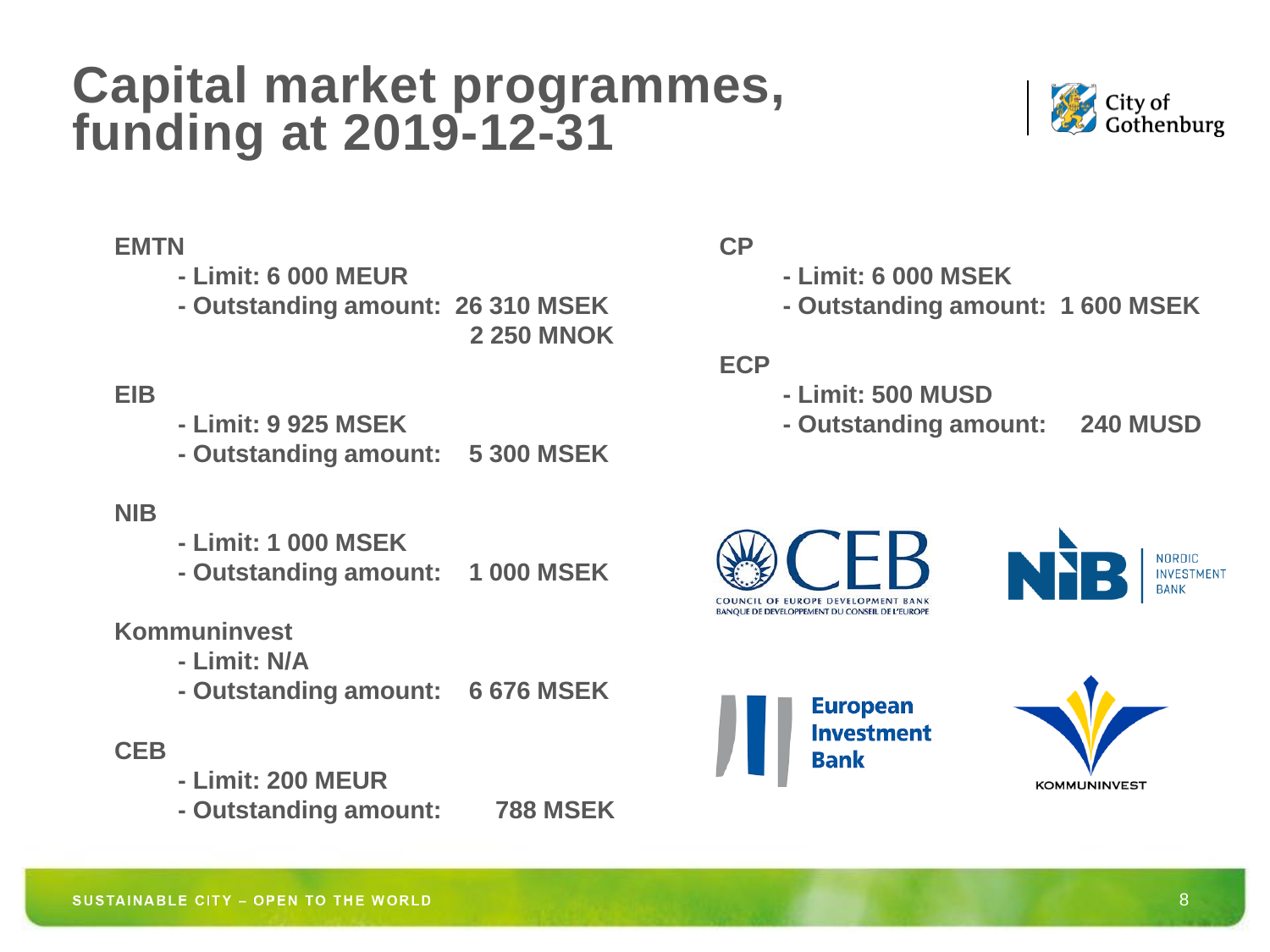## **Lending to internal entities**



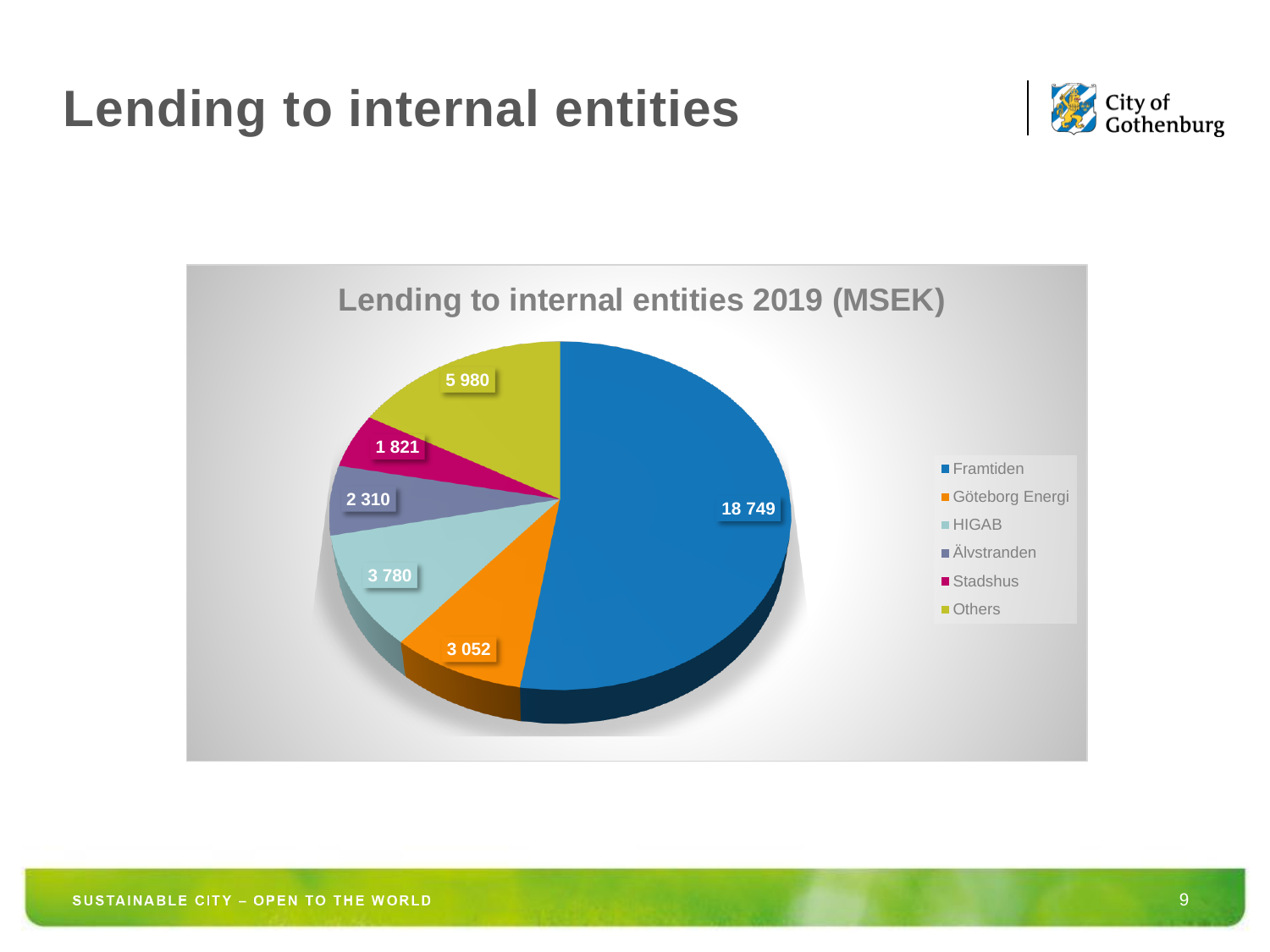## **Credit ratings**



## **S&P Global** Ratings



### **AA+, stable outlook**

"The stable outlook reflects our expectation that Göteborg, despite a challenging parliamentary situation, will maintain its sound financial position through 2021, despite increasing operating spending and high investments caused by the city's growing population. Moreover, we expect the city's management to remain committed to budgetary discipline and conservative debt policies."

The agreement with Moody´s was terminated in December 2019. The transition from two to one credit ratings is made for cost reasons. The City of Gothenburg is the only municipality in Sweden with double credit ratings and finds no reason to maintain both in the future.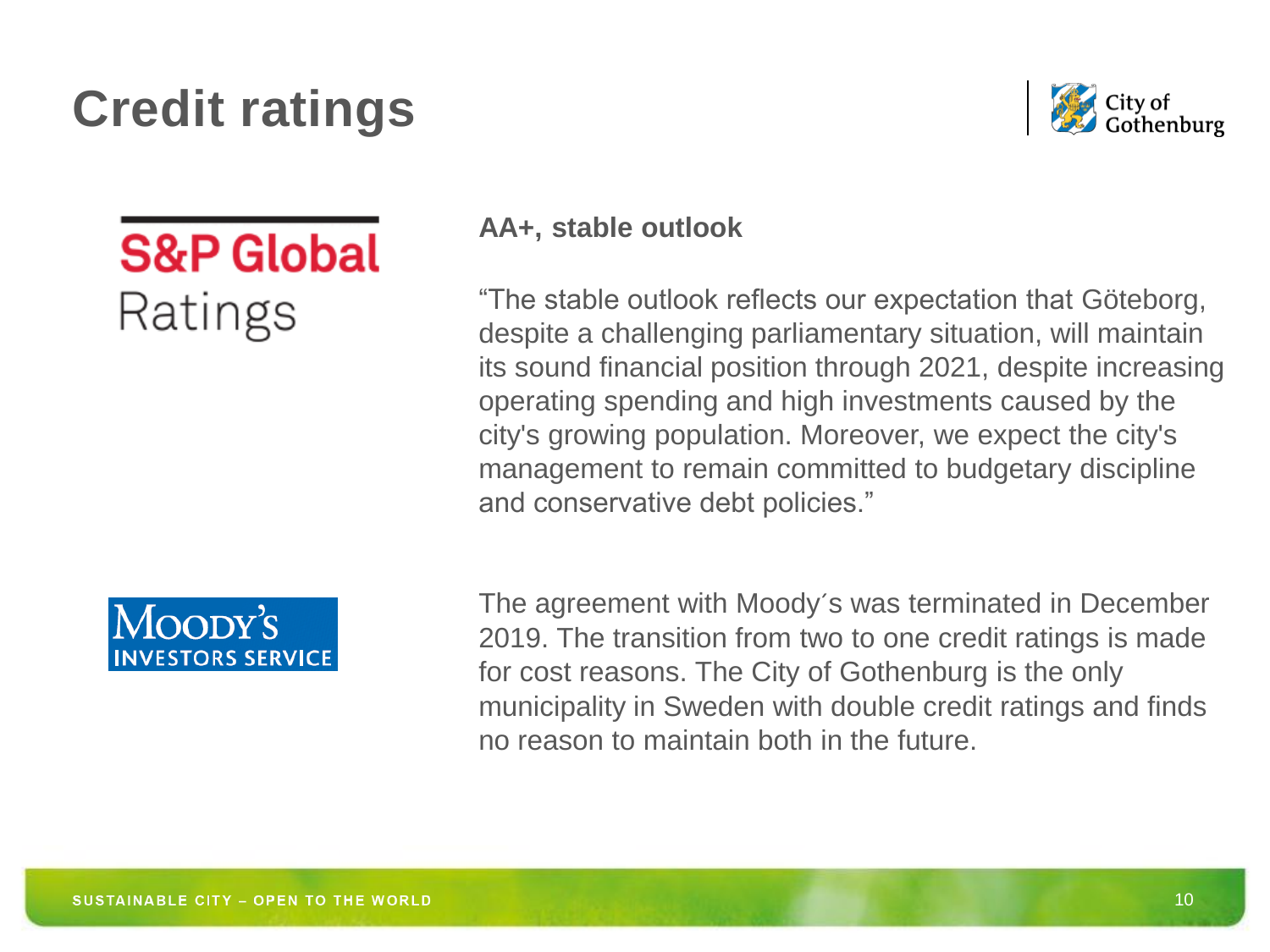## **Backup facilities**



| DNB                    | Danske Bank | <b>Nordea</b> |
|------------------------|-------------|---------------|
| Handelsbanken Swedbank |             | <b>SEB</b>    |

**Revolving Credit Facility 2017 - 4 000 MSEK 3+2 Y**

**Green Revolving Credit Facility 2017 - 3 000 MSEK 5 Y**

## **Handelsbanken**

**Evergreen 2017 - 1 000 MSEK Revolving loan**



**Hypotek**



Spintab



**AAA-rated Covered bonds 2017 - 3 000 MSEK 5Y**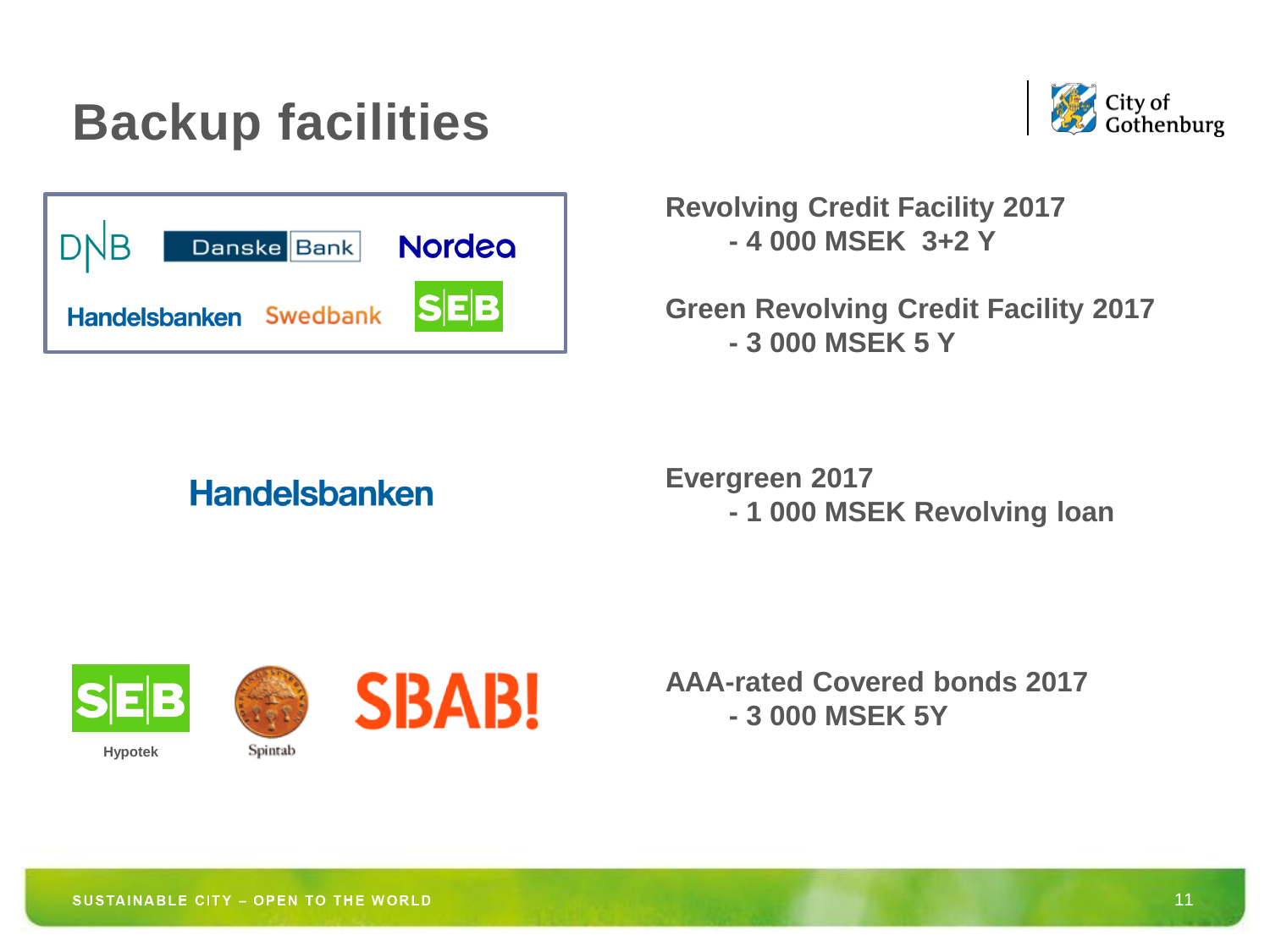## **Investor relations**



#### Home

Funding

**Green Bonds** 

**Risk Management** 

**Credit ratings** 

**Financial Reports** 

Corporate governance

Organisation

The Group

**Green Gothenburg** 

Contact

**Quick links** 

**Market Update 2019** 



Here we present information concerning our funding, risk management and our financial reports. The page is intended for those that are investors or work in banking/finance. The page is easily navigated via the menu on the left. Photo: Klas Eriksson



Svenska English

**Martin Jakobsson Head of Treasury** Tel. 031-365 04 27 Email: martin.jakobsson@ stadshuset.goteborg.se

**Anders Johansson Chief Financial Officer** 031-368 04 48 Email: anders.johansson@ stadshuset.goteborg.se

**Magnus Andersson Accounting Manager** Tel. 031-368 00 74 Email: magnus.andersson@ stadshuset.goteborg.se

**Standard & Poor's Research Update** Sep-2019



Please visit<http://finans.goteborg.se/>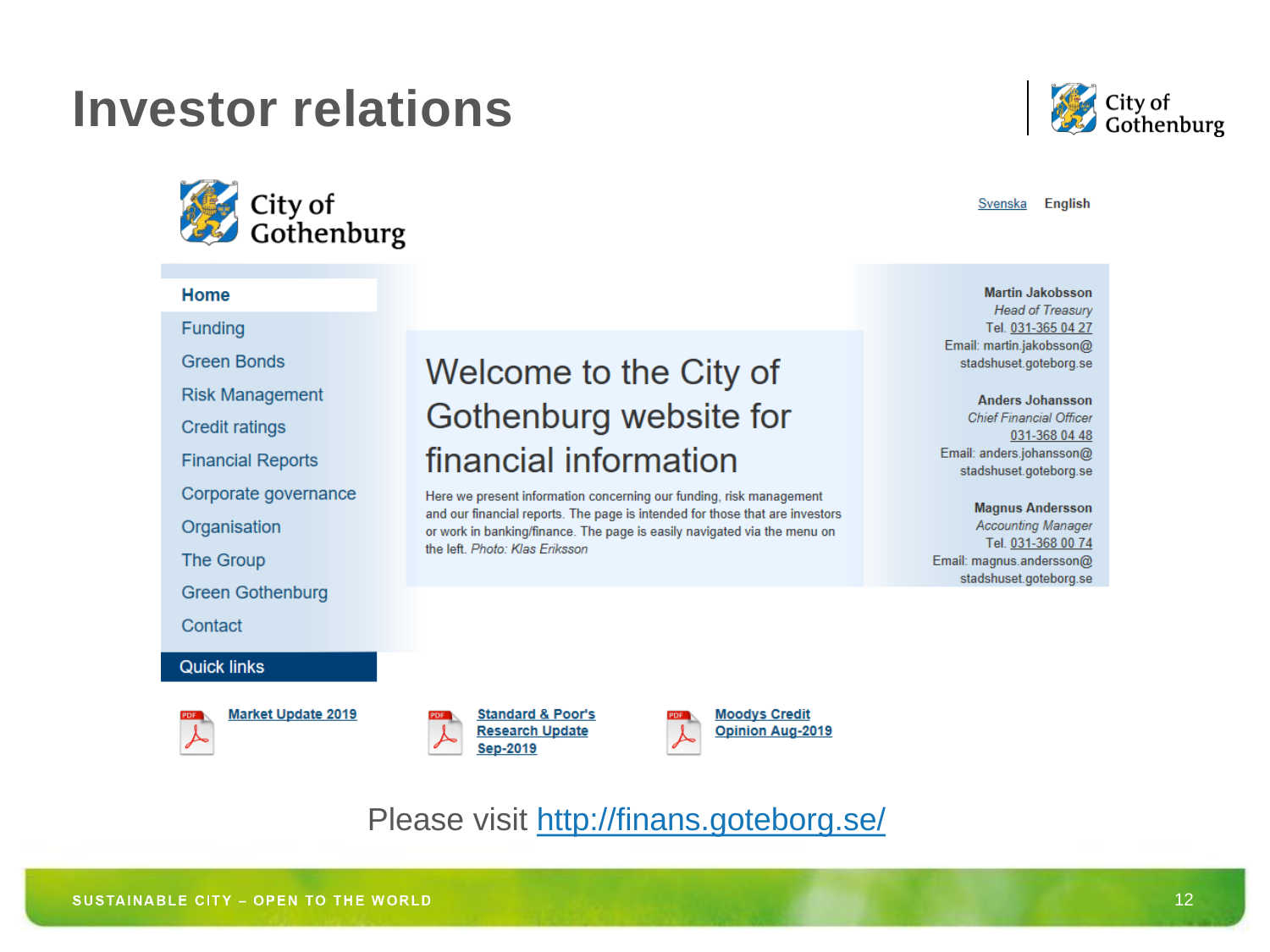## **Market activities 2020**





#### **Short term;**

**- ECP/CP frequent issues for short portfolio**

**Long term, bonds;**

**- EMTN benchmark bond issues in February, May, August and October, whereof one or two green bonds**

**Other financing;**

**- EIB, CEB and Kommuninvest**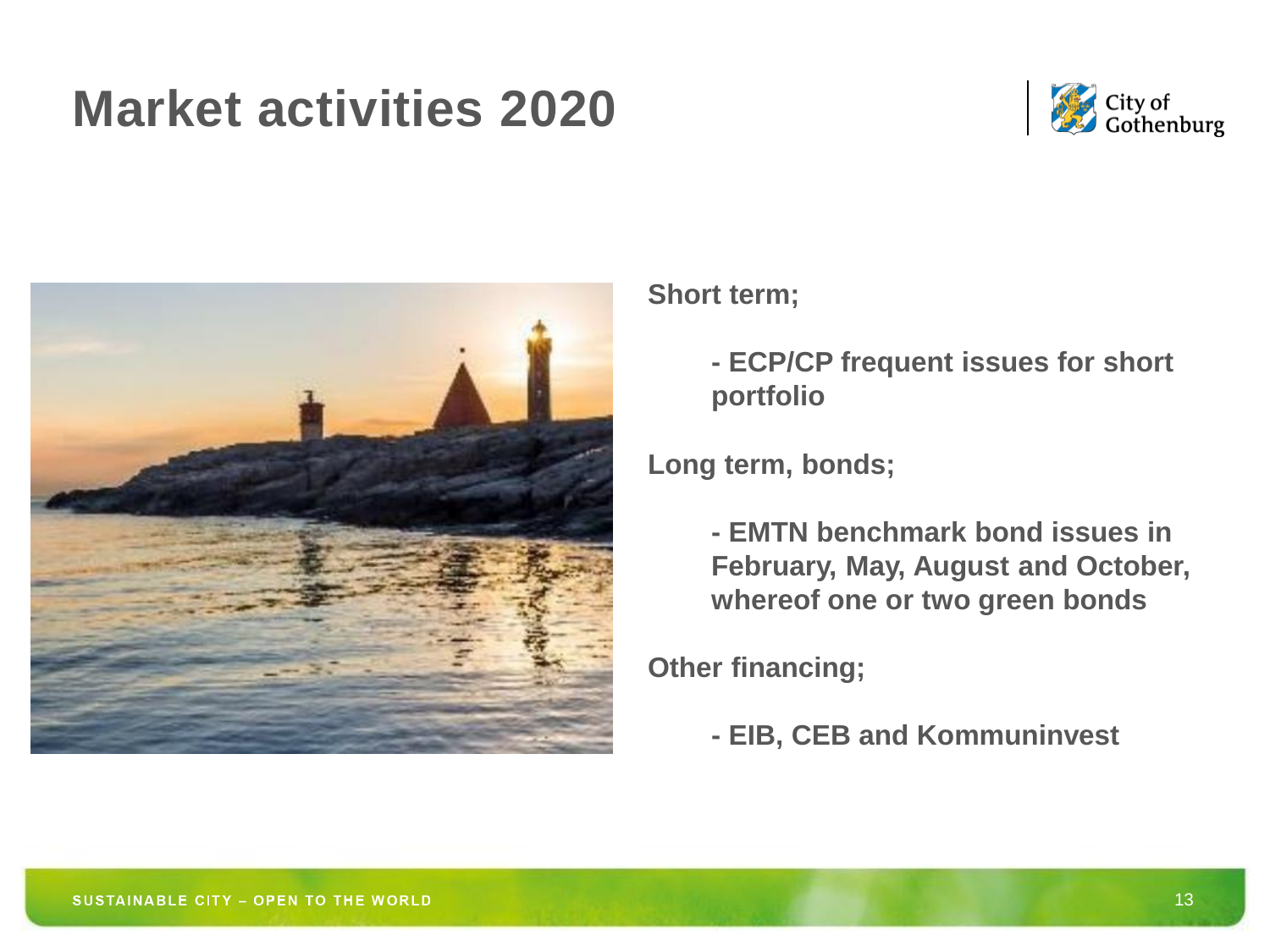

#### **DISCLAIMER**

#### **IMPORTANT: YOU ARE ADVISED TO READ THE FOLLOWING INFORMATION CAREFULLY BEFORE READING, ACCESSING OR OTHERWISE USING THE PROVIDED MATERIALS**

**The content below have been prepared and provided by City of Gothenburg(the "Issuer"). The Issuer is not responsible for that any of the content provided by the Issuer and presented in this presentation, directly or indirectly, may cause any loss or damage to the user o r any other person who has taken part of the content. The issuer cannot be held liable in relation to the user or any third party for direct or indi rect damages, lost profits or revenues, or for any other harm caused by the fact that the content is in any way incorrect, wrongly displayed or presented o r even altogether missing due to errors or other circumstances from the Issuers side or any supplier to the Issuer. This includes all the cases where the displayed**  information may be delayed, appear incorrectly, appear with incorrect values or be totally absent due to any technical or other reasons. This also **includes any loss in earnings (regardless of whether direct or indirect), reductions in goodwill or damage to corporate.**

**The Content that is provided and displayed is intended exclusively to inform any reader and does not represent advice on inve stment or any other form of recommendation. The content may under no circumstances be seen as any offer or invitation to underwrite, subscribe fo r or otherwise acquire or dispose of any debt or other securities of the Issuer ("Securities") and are not intended to provide to the basis for any credit or any other third party evaluation of securities. Any and all offers or invitations will be done in separate and distinct documenta tion in form of prospectus or other form specifically produced for the purpose therefore. Any decision made pursuant to such invitation or offer should be made solely on the basis of such documentation. The purpose of these materials is therefore not to be relied upon for the entering into any tran sactions. The Issuer refuses any claim in this regard.** 

**Investors are advised to pay special and thorough attention to the information in the prospectus or other form of specificall y produced documentation. Sections describing risk factors should be carefully read by each investor before making any decision in relat ion to the offered product. Special attention should be paid to the suitability of any security described in these materials with respect to a p articular investor's situation independently evaluated by such investor himself. Such evaluation should at least take into account such aspects as legal and tax issues, regulator and financial issues, credit and any other aspect which may be considered applicable in such case.** 

**The content below may contain some forward-looking statements which key purpose is to indicate some prospective future scenarios . Taking into consideration all known and unknown risks, uncertainties and other factors which may occur, the Issuer makes reservations her ewith that the material outcome may differ from any information expressed, implied or otherwise indicated in such forward -looking statements. Any and all such forward-looking information are based on numerous assumptions regarding the Issuer's present and future strategies in attempt to show the environment the Issuer will operate in the future. Such forward-looking material is issued and is current on a particular publishing date and the Issuer has no obligation to update such material.** 

**The provided content is not intended for distribution to, or use by any person or entity in any jurisdiction or state where s uch distribution or use would be against the law or any other regulation.**

**Any and all information provided is aimed for professionals and sophisticated industry participants only.**